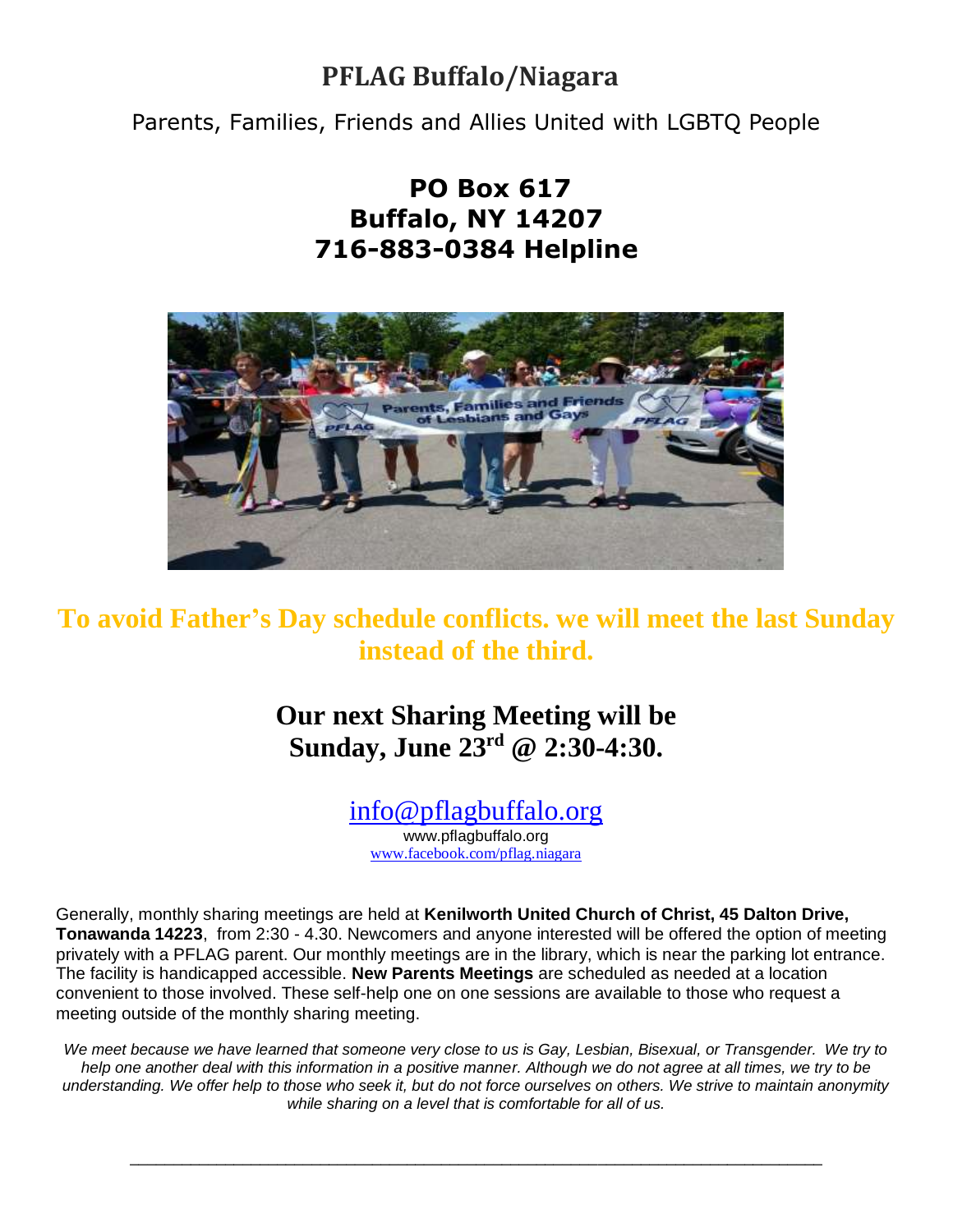# PFLAG News and Updates



 The Scholarship Committee will be meeting in early June to select the two winners. Winners will be notified in mid-June and the results will be shared in the July newsletter.



 This year PFLAG will support Pride Parade by viewing, cheering, smiling, and stomping as attendees rather than as marchers. Our contingent will spread love and pride from the sidewalk this year; and, though the location of our support has changed, the strength and passion will not!



 PFLAG was a Silver Sponsor of this year's *Buffalo Brunch*, embraceWNY's annual fundraiser and awards ceremony, held at Salvatore's Italian Gardens on May 5<sup>th</sup>. This year's Community Service honorees were Unity of Buffalo, Black Intelligent Women's Alliance (BILA), and West Seneca East High School's Gay Straight Alliance, and Rod Hensel. Special citations were presented to Assemblyman Pat Burke and Paul Morgan.

 PFLAG thanks embraceWNY and *The Buffalo Brunch*. We are happy to support such a wonderful fundraiser; we congratulate all scholarship winners and honorees.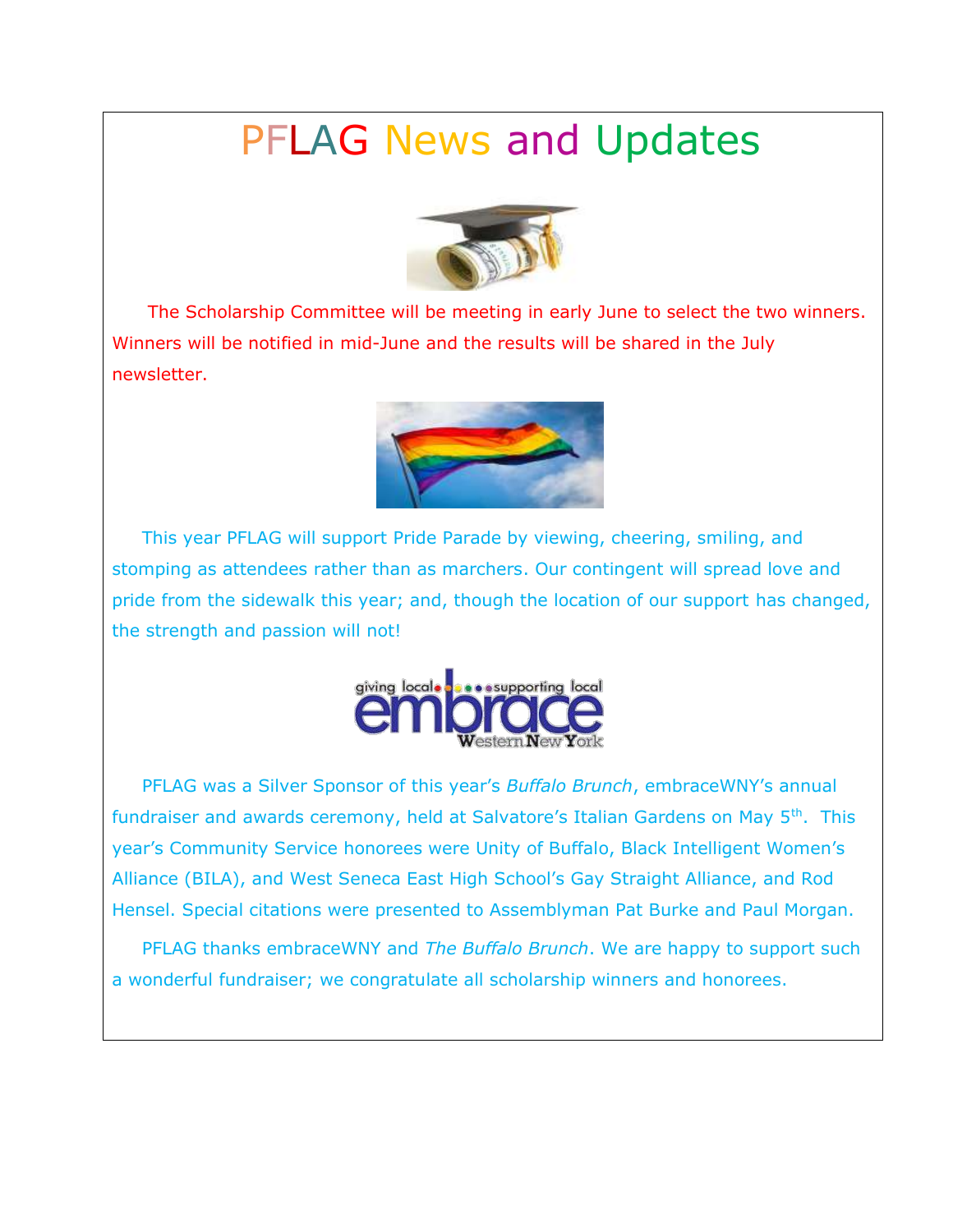#### *END OF AN ERA*

 With gratitude and best wishes, PFLAG Buffalo/Niagara said farewell to longtime board members Brian and Ann Carrier and Michele Perry at its May meeting. These dedicated people have together given over30 years of support and service to our group.

 They are stepping down from their posts after many years and countless hours of assistance to our education, advocacy, and support mission.



 **Brian second from left; Ann third from left**

 Ann and Brian began attending sharing meetings almost ten years ago. Later, both became board members, and Brian was elected treasurer. With Brian at the helm, PFLAG's finanaces and tax responsibilities were always clear, accurate, and on time. Brian also oversaw the use of technology and online resources as the group's finances modernized.

 Ann started as one of a group of people who handled the *Helpline* responsibilities. Later, she became the sole person who received and returned all calls, doing so with understanding and empathy.

 Ann's compassion, support, and calming voice and spirit were perfect for people reaching out for the first time.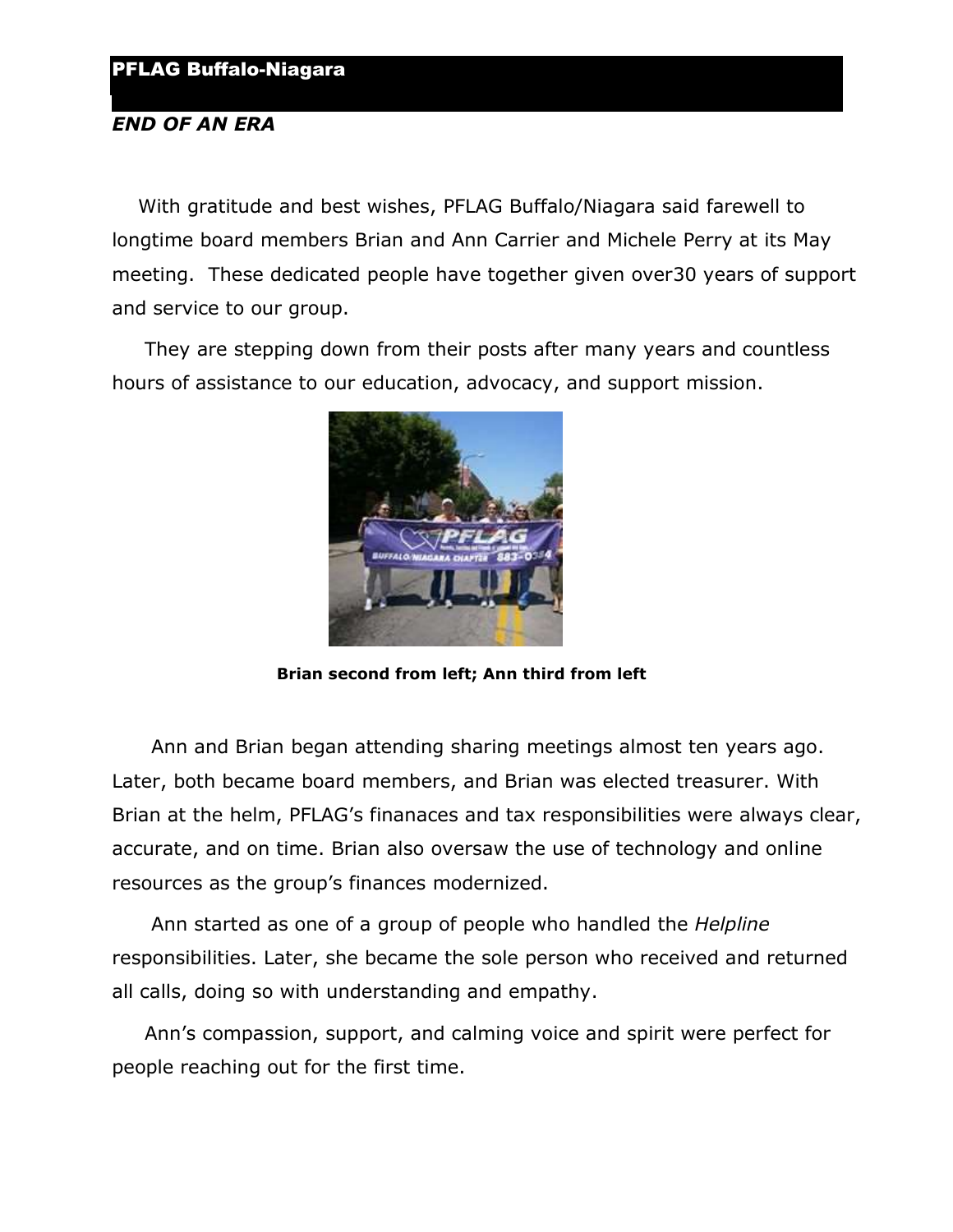#### Page 4 **Page 4** Page 4 **PFLAG Buffalo/Niagara**

 Together, the Carriers also brought the "parent" part of PFLAG out into the community. They spoke, tabled, and shared at many events including the annual GSA Conferences. When groups called for speakers at corporate or private or religious events, Brian and Ann were always willing and very able as they shared their journey with PFLAG and educated many about what PFLAG has to offer.

 They even opened their homes if people calling the *Helpline* wanted to meet ahead of the monthly meeting, knowing that a person in crisis may need support and connection sooner than later.

 The Carriers also served as yearly "carriers" of the PFLAG banner announcing the PFLAG contingent at the Pride Parade.

 PFLAG Buffalo/Niagara sends sincere thanks to Brian and Ann Carrier for all they have done.We wish them well as they leave the board and know they both will keep sharing our misson and work, but in an unofficial capacity.

 Michele Perry started attending sharing meetings when her sister came out over 15 years ago.

 She epitomizes the "family" part of PFLAG's name and mission. She was asked to join the board, and eventually became the secretary. Michele is the sharing constant who identifies herself as the "proud sister of a lesbian."

 Chances are if you have ever been to a sharing meeting, you have heard these words and also heard wise words of support from Michele.

 You will feel her heart and soul as you read these words she shared with the board recently:

 When I walked into my first PFLAG sharing meeting, I didn't really have a "journey" to talk about and didn't have much of a story to share. I'm just The Proud Sister of a Lesbian who thinks this life is about being happy, no matter who you are with.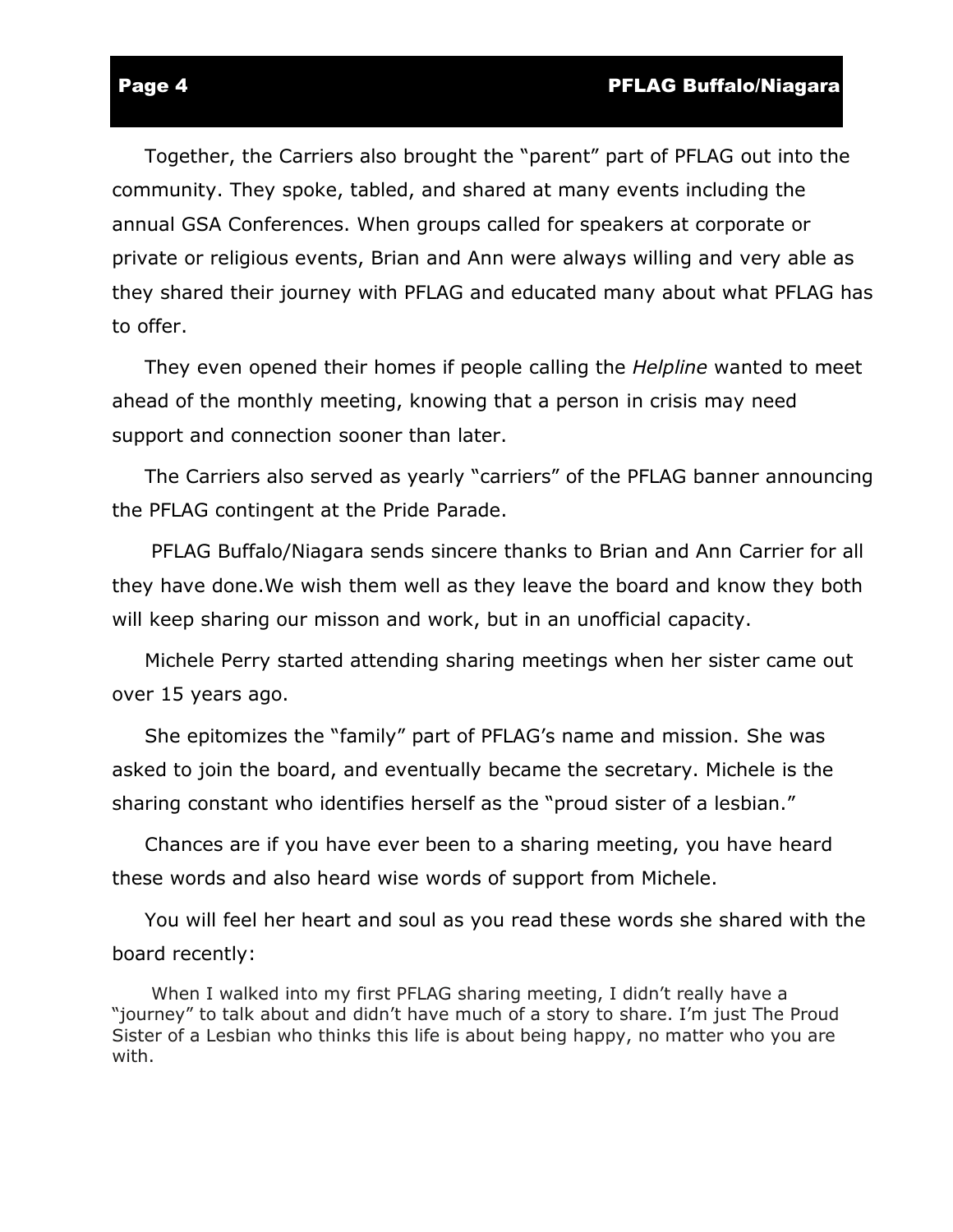#### PFLAG Buffalo-Niagara

 PFLAG has educated me about many issues within the LGBTQIA community. PFLAG meetings helped to shape my views about the LGBTQIA community as well as the hetero community.

 PFLAG has *tried to* teach me more patience when I'm speaking to people who espouse anti-LGBTQIA opinions. I'm still working on that patience level (!) but I try to come at these types of conversations from the vantage point of a "teachable moment" instead of an emotional one.

 My involvement has given me one of my most joyful days of each of the last 15 year the Pride Parade.

 These monthly Sundays have introduced me to so many good-hearted people from every walk of life, made me more appreciative of my role as that Proud Sister of a Lesbian, and has afforded me the opportunity of several treasured friendships.

 If it wasn't for my involvement in PFLAG Buffalo/Niagara, I wouldn't have become an ordained minister and had the high honor of performing the nuptials of my younger sister and her wife. I have walked into Sunday meetings not wanting to be there and I have *ALWAYS* left with so much appreciation, with a heart that is full, a soul that is sailing and with feet barely touching the ground.

 Michele's minutes of each meeting helped keep the board focused, its goals clear, and all old and new business recorded and progressing.



Michele's hard work, wise sharing, and tireless championing will not be forgotten.

 We wish all three dear friends the best in their "retirement" and are so thankul for their decades of service and friendship.